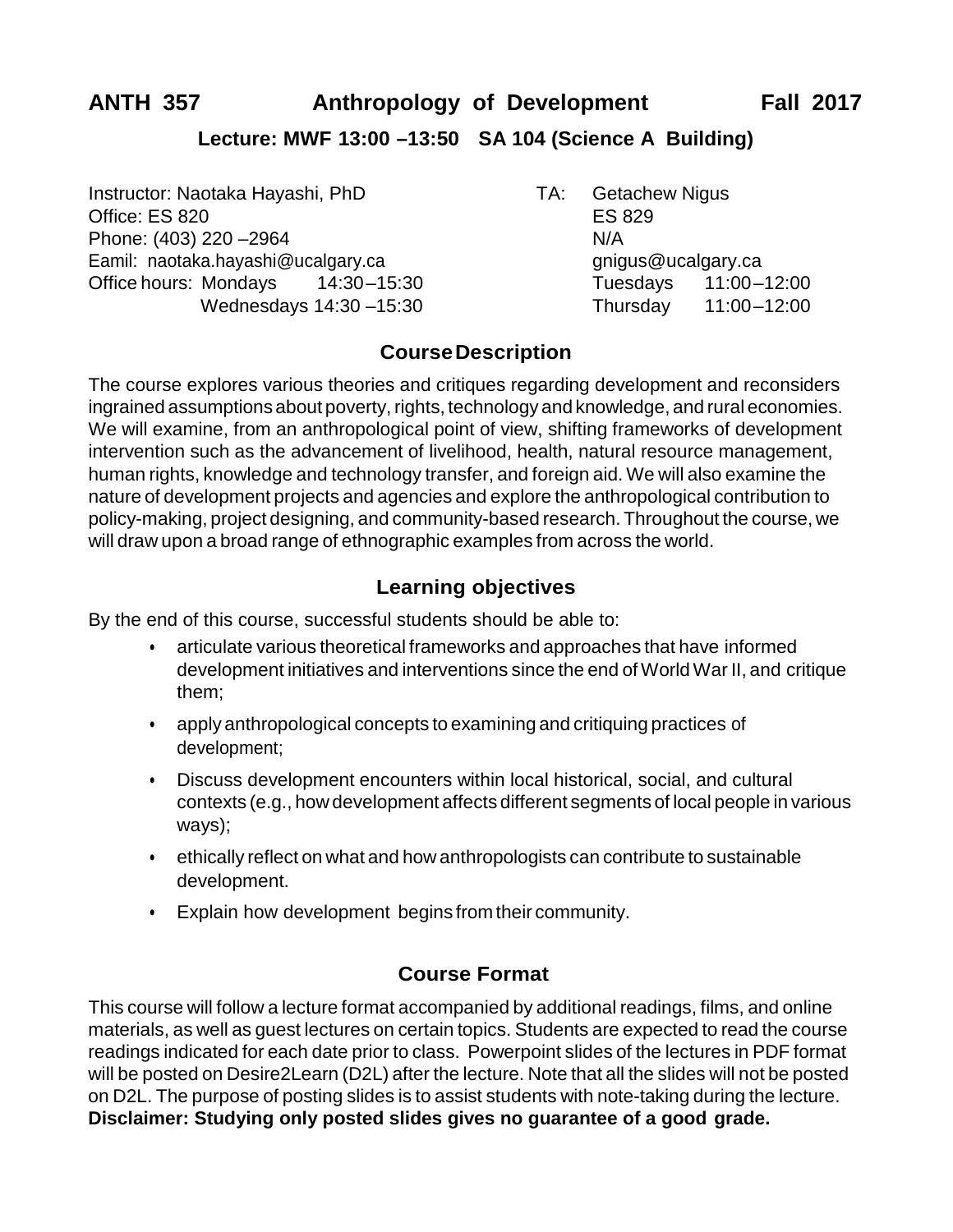### **Course materials**

#### **Required textbook:**

#### **Crewe, Emma & Richard Axelby**.

2013. *Anthropology and Development*. Cambridge: Cambridge University Press.

#### **Norberg-Hodge, Helena.**

2016 Ancient Futures: Learning from Ladakh, 3rd edition (or an edition after 2009). USA: Local Futures.

<https://www.amazon.ca/Ancient-Futures-3rd-Helena-Norberg-Hodge-ebook/dp/B071Y7PW41/>

Amazon Kindle - \$13.81 iBooks – Apple - \$12.99 Google Play – Android - \$14.26

#### **Additional readings:**

Additional readings will be made available through D2L.

### **Methodsof Evaluation**

| Book review       |            |             | 20% Due on December 1, See below for the details. |
|-------------------|------------|-------------|---------------------------------------------------|
| Midterm exam 1    | <b>20%</b> | October 11, | Multiple choice format                            |
| Midterm exam 2    | <b>25%</b> | November 8  | Multiple choice format                            |
| <b>Final Exam</b> | 35%        | TRA         | <b>MC with short-answer</b>                       |
|                   |            |             | Focusing on topics after M2, but<br>cumulative    |

Exam questions will be drawn from the lecture, course text and readings, the films, and guest talks.

#### **Book review assignment:**

Read the book below and write a book review within 1,000 words by December 1.

#### **Norberg-Hodge, Helena.**

2016 Ancient Futures: Learning from Ladakh, 3rd edition (or an edition after 2009). USA: Local Futures.

Students must submit the assignment in a hard copy (12 point, **single-spaced**, **doublesided**). In case where the book review goes beyond one page, please staple all the pages. Electronic copies will **NOT** be accepted. Students must submit assignments in class, at the beginning of the lecture on the day they are due. Late submission will **NOT** be accepted. **DO NOT** submit assignments in the department drop box or my mailbox. Assignments submitted in the drop box or my mailbox will automatically receive marks reduced by 25%.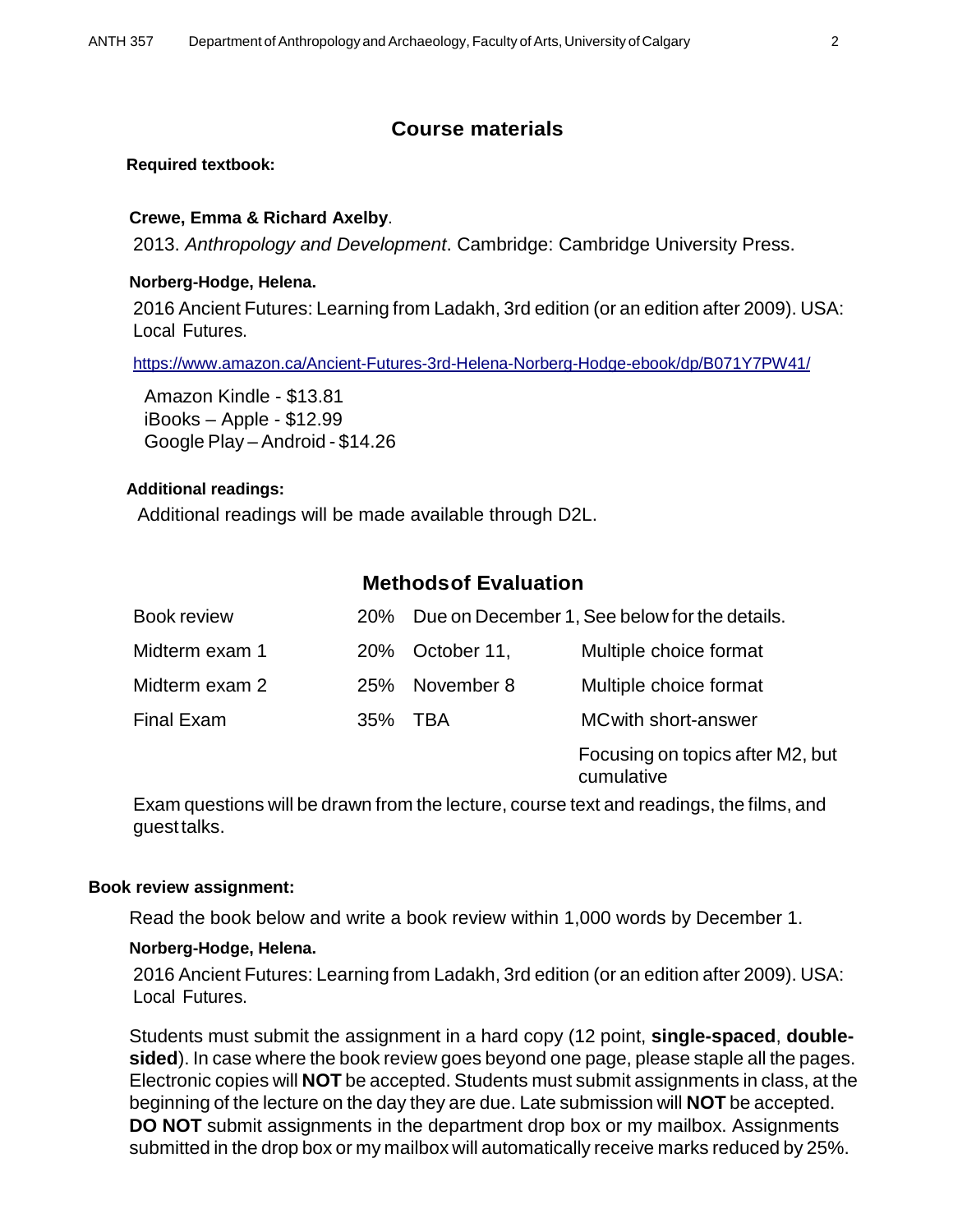### **Guide for the Book Review assignment**

- Students are encouraged to stay within the maximum number of words, or risk a penalty. A bibliography and brief appendix are not included in the length restrictions.
- Title pages should include: course code, student's name, student ID, and date of submission.
- A critical analysis requires an evaluation of the arguments made by the author. This means you have to read carefully to find out what the author's argument(s) is/are. You may find the argument(s) stated in the book's introduction. The next step is to consider what the author provides in subsequent chapters.
- A well-written book will remind readers of the main arguments as it proceeds. The concluding chapter of the book will summarize the author's own appraisal of the argument(s) and evidence. This does not mean that you can read the introduction and conclusion, and write a good review; you need to demonstrate that you know what each chapter contains, and how it contributes to the main argument(s).
- In addition, a critical assessment requires that you assess the argument(s) and comment on whether you think the book meets the author's stated objective(s). This assessment is not a simple opinion, but a thoughtful evaluation of how well the author has succeeded in convincing you, the reader, of the value of the argument and the evidence used to support it. Your own conclusions should also say something about what you have learned about the subject, having read the book, and what else you might want to know that was not addressed in the book.
- As you read, it is useful to carry on a "dialogue" with the author, asking yourself if you agree with what is being said, or whether something is missing. You will need to say something about the author's relationship with the subject, and about his/her methods. In some cases, you will have to be a detective to find out what you want to know.
- You must indicate how the issues covered in the book relate to the themes covered in the course.
- If you wish, you may use the first person. Use the active voice as much as possible.
- Use a correct referencing format (APA format preferred).

### **Grading scheme**

| A+   | 100–94.9%          | A            | $94.8 - 89.9\%$ |          | A- 89.8–84.9%       |
|------|--------------------|--------------|-----------------|----------|---------------------|
| B+   | 84.8–79.9%         | <b>B</b>     | 79.8–74.9%      |          | B- 74.8–70.9%       |
|      | $C_{+}$ 70.8-66.9% | $\mathbf{C}$ | 66.8-62.9%      |          | $C - 62.8 - 58.9\%$ |
| $D+$ | 58.8–54.9%         | $\mathbf{D}$ | 54.8–49.9%      | <b>E</b> | 49.8% and below     |

Deferred exams will NOT be offered except for documented medical or family emergencies. Non- academic activities, such as vacation plans and heavy workload are not valid reasons for rewrites. Course appeals (grades, missed exams) must be made in writing. Students unable to write an exam must inform the instructor or personnel in the main office of the Department of Anthropology and Archaeology (403.220.6516) about their situation if possible beforehand. A notification after the missed exam will require proper documentation (e.g. signed Physician's Statement). A deferred or early exam may be different in content and/or format from the original exam.